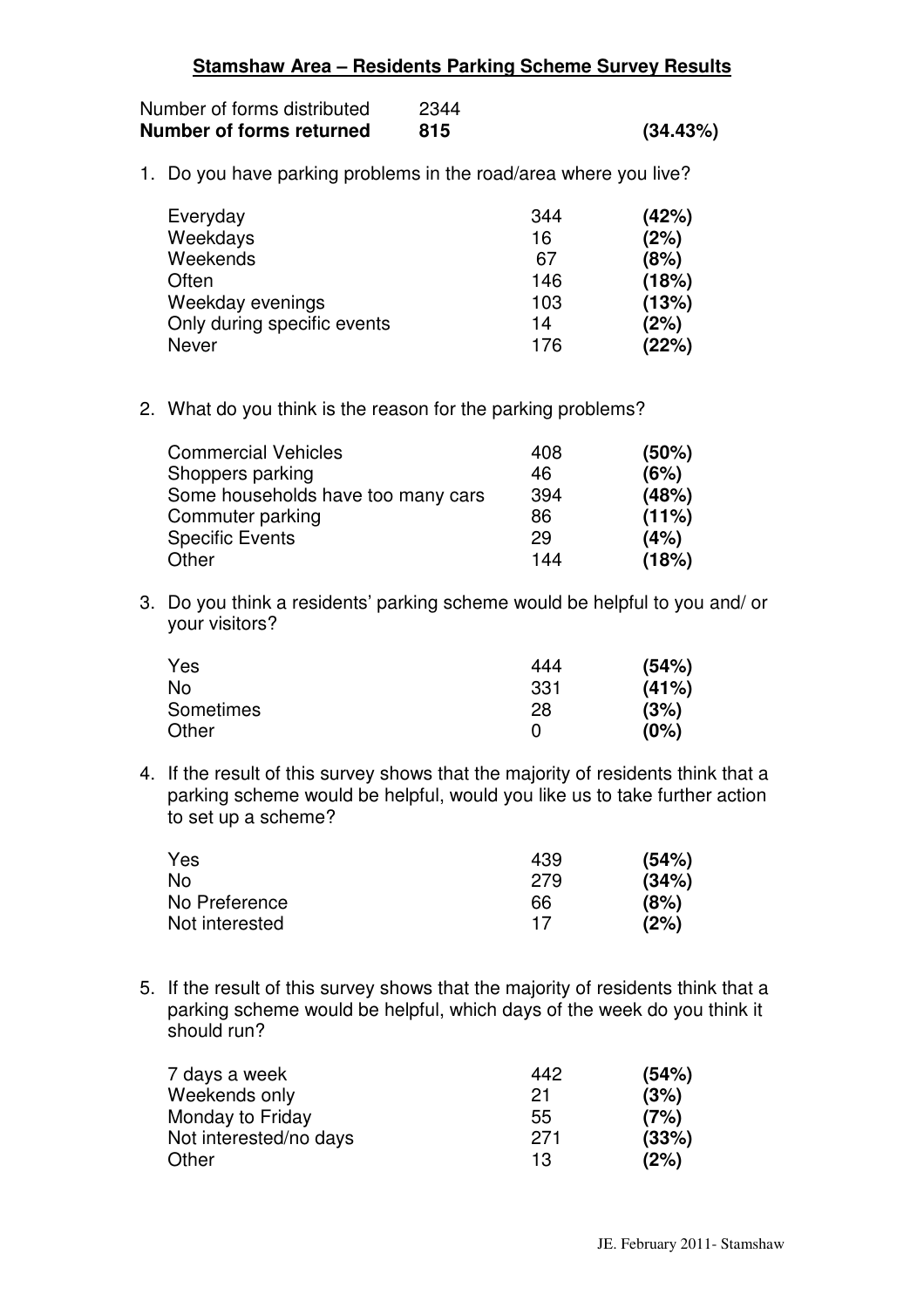6. What time of the day do you think the parking scheme should run?

| 24hours                 | 378 | (46%) |
|-------------------------|-----|-------|
| 6pm-6am                 | 109 | (13%) |
| 6am-6pm                 | 30  | (4%)  |
| Not interested/no times | 272 | (33%) |
| Other                   | 13  | (2%)  |

7. Do you think a residents' parking scheme was introduced in your area that it should include a period of free parking for visitors, trades people and traders?

| Yes            | 571 | (70%)    |
|----------------|-----|----------|
| No             | 105 | (13%)    |
| No preference  | 35  | (4%)     |
| Not interested | 86  | $(11\%)$ |

8. How long do you think this period of free parking should be for?

| 1 hour         | 73  | (9%)  |
|----------------|-----|-------|
| 2 hours        | 252 | (31%) |
| 3hours         | 188 | (23%) |
| Not interested | 156 | (19%) |
| Other          | 83  | (10%) |

9. Is the address we sent this survey to your home or business address?

| Home            | 782 | (96%) |
|-----------------|-----|-------|
| <b>Business</b> | 12  | (1%)  |
| <b>Both</b>     | 10  | (1%)  |

## 10. How many vehicles registered to the area?

862